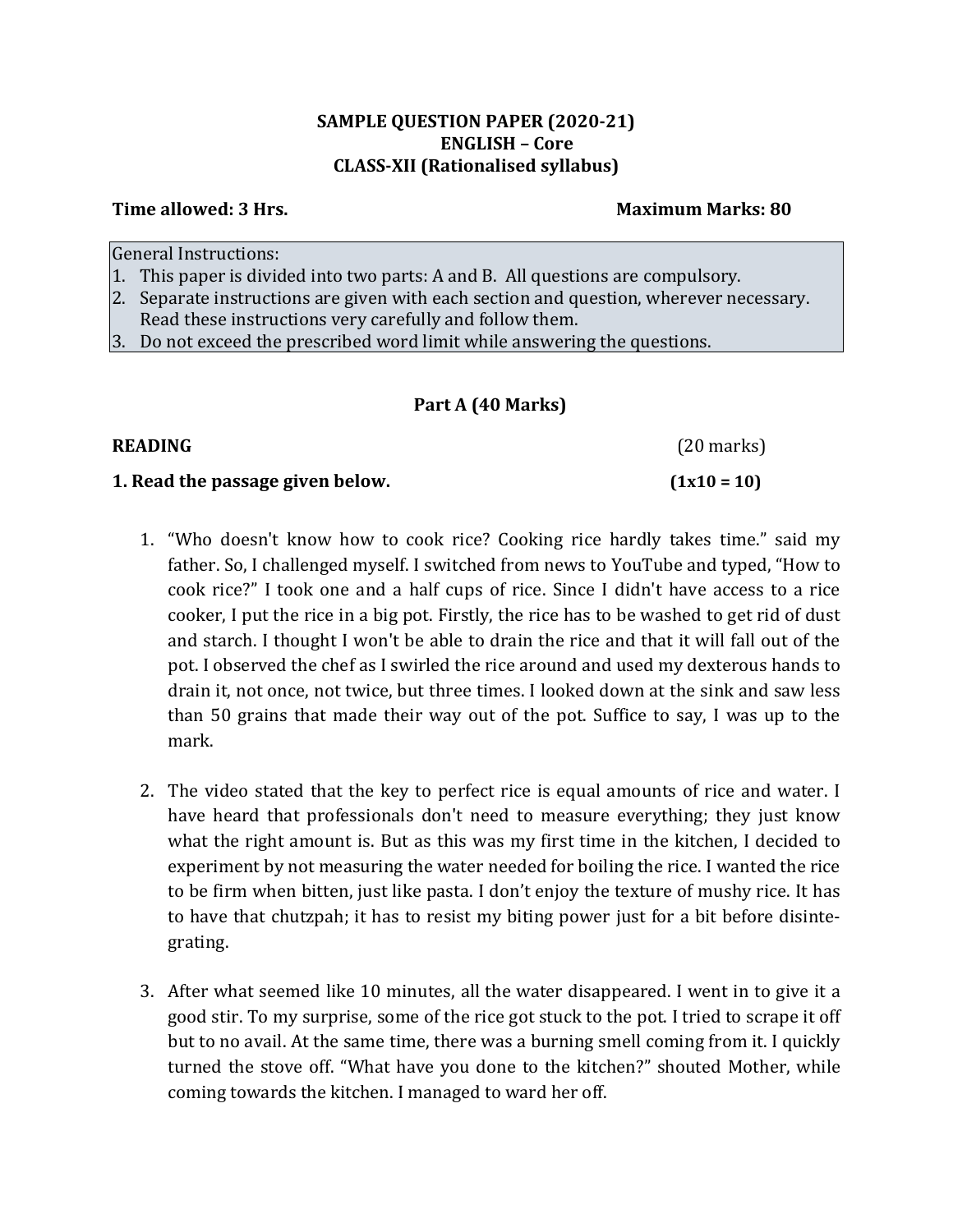4. Finally, when the time came to taste my creation, I was surprised! It wasn't bad at all. The rice had the desired consistency. Sure, a little more salt would've been better, but I just added that while eating. The experience was fairly rewarding and memorable. It taught me a new sense of respect for those who cook food on a regular basis at home or engage in gourmet creations professionally.

# **On the basis of your understanding of the above passage, answer ANY TEN questions from** the eleven given below.  $(1x10 = 10)$

**i.** Father's question to the narrator, about knowing how to cook rice, was intended to

- a. criticize the narrator's lack of abilities.
- b. make the process sound simple.
- c. encourage the narrator to take up cooking.
- d. showcase his own expertise in cooking rice.

**ii**. "I switched from news to YouTube …" Pick the option in which the meaning of 'switch(ed)' is NOT the same as it is in the passage.

- a. He switched on the radio to listen to the news while having dinner.
- b. "Forget these diet supplements and switch to yoga, if you want a true sense of well-being."
- c. Mom switched to reading fiction recently because she was bored with cook-books.
- d. The company will switch the trucks to other routes to bring down city pollution.

**iii.** Based on your understanding of the passage, choose the option that lists the correct sequence of the process.

- 1. Use water to wash the rice.
- 2. Repeat the process three times.
- 3. Drain the water off.
- 4. Put rice in a utensil.
- 5. Swirl the water in and around the rice.
- a. 4,2,1,3,5
- b. 1,3,2,5,4
- c. 4,1,5,3,2
- d. 5,1,2,4,3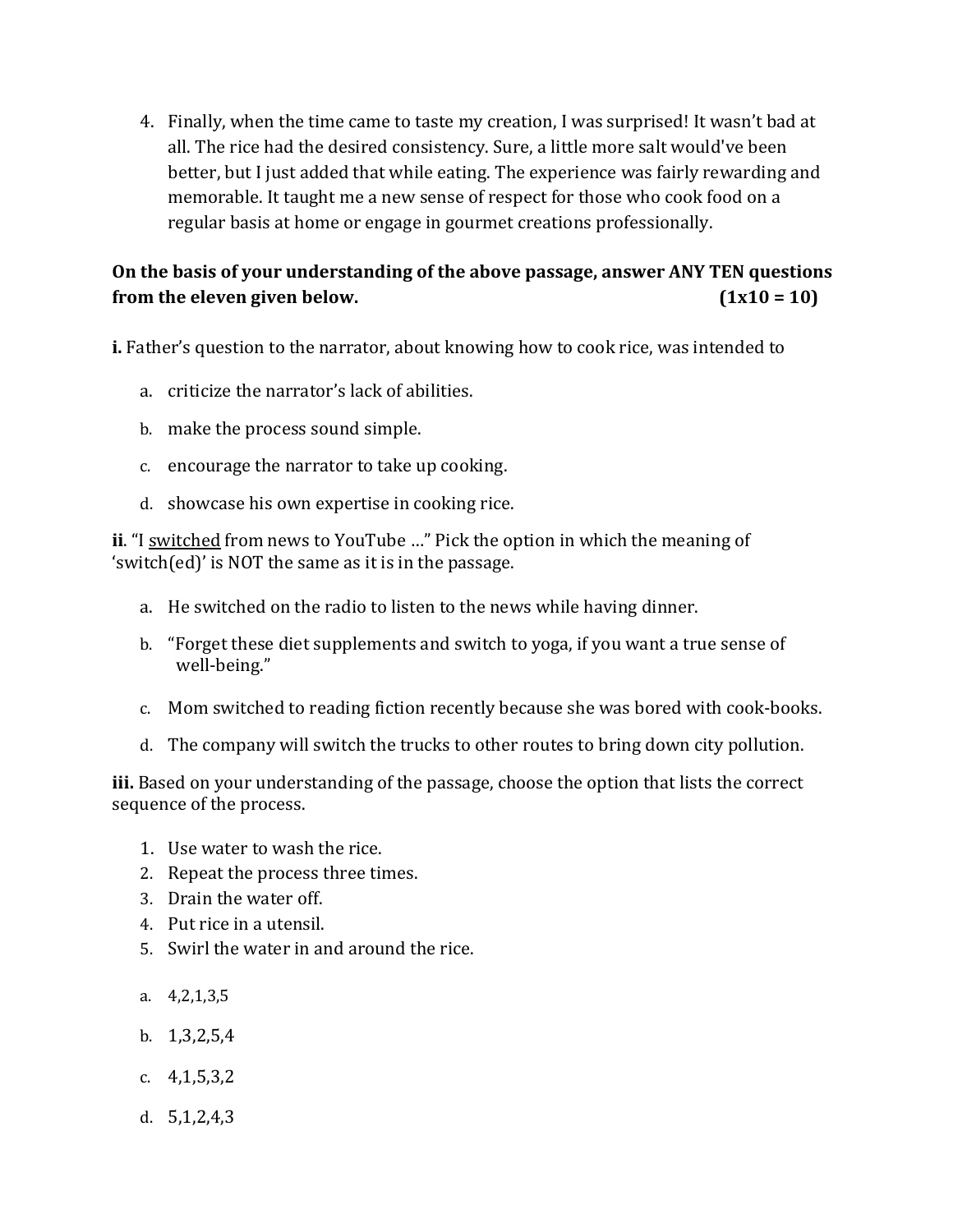**iv.** The narrator says that he has dexterous hands. He would have had a problem had it been the opposite. NOT BEING dexterous means, being

- a. uncomfortable.
- b. clumsy.
- c. unclear.
- d. clueless.

**v a.** Which option represents the correct ratio of water to rice for cooking 'perfect rice'?



- a. Image 1
- b. Image 2
- c. Image 3
- d. Image 4

#### **FOR VISUALLY IMPAIRED CANDIDATES IN LIEU OF Q v a**

**v b.**Which option represents the correct ratio of water to rice for cooking 'perfect rice'?

- a. 50% water: 50% rice
- b. 70% water: 30%rice
- c. 25% water: 75% rice
- d. 45% water: 55% rice

**vi**. How did mother react to the burning smell?

- a. She commented on it.
- b. She brushed it aside.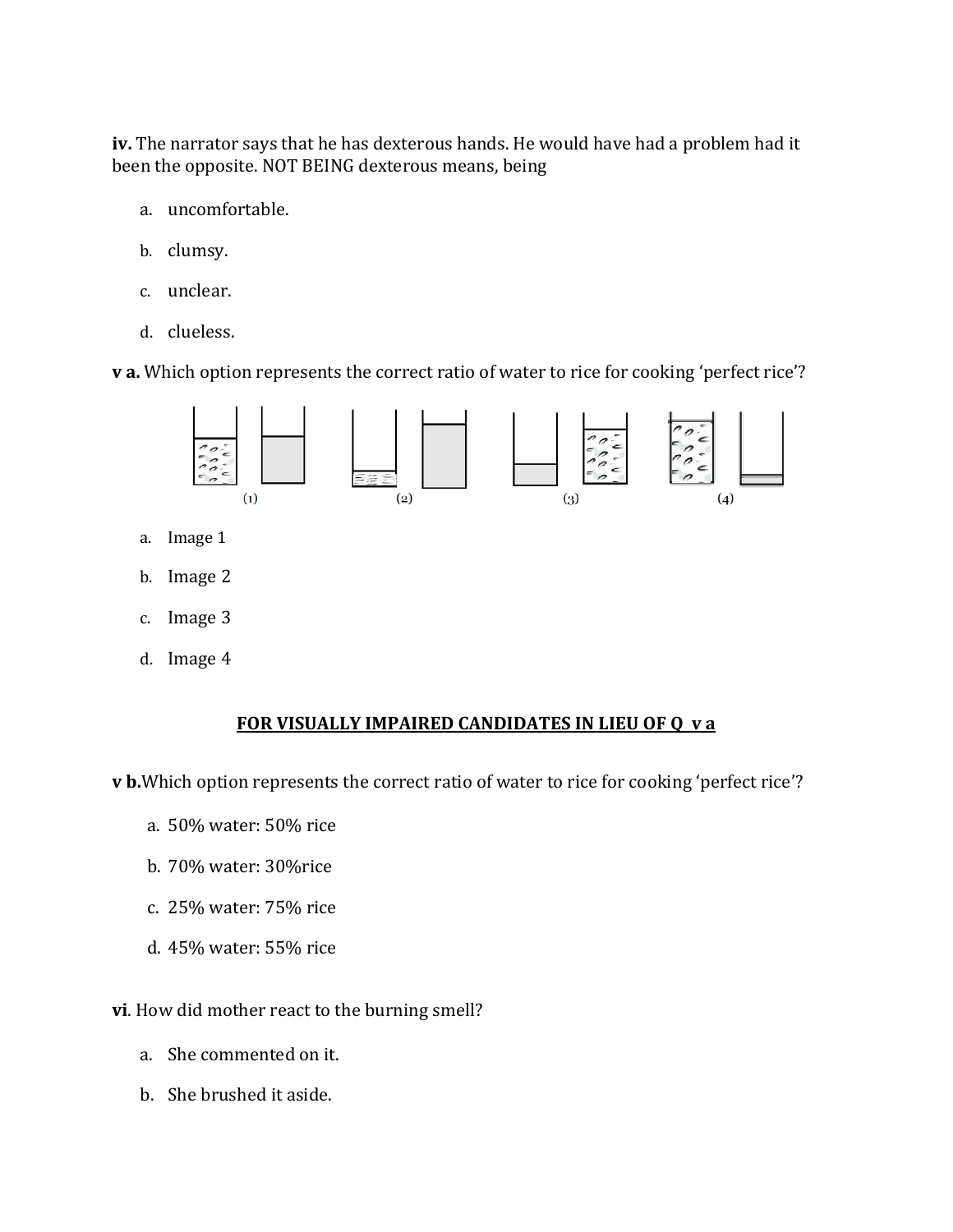- c. She enquired about it .
- d. She handled it .

**vii.** According to the passage, the fact that the narrator risked experimentation, on his maiden attempt in the kitchen, shows that he was

- a. conscientious.
- b. nervous.
- c. presumptuous.
- d. courteous.

**viii**. Pick the option showing the CORRECT use of the word 'chutzpah'.

- a. It is the court's duty to dispense chutzpah to everyone irrespective of caste or creed.
- b. The speaker may not have much of a stage presence, but you've got to admit she's got chutzpah.
- c. I could crack the code easily which proved me to be a chutzpah and I was the only one who could do so.
- d. After his father's demise, the daughter took over the family's chutzpah to save it from disaster.

**ix**. Pick the option that correctly states what DID NOT happen after the writer checked on the rice.

- a. Turning the stove off.
- b. Being taken aback at the condition of rice.
- c. Forgetting to scrape the stuck rice.
- d. Smelling the delicious aroma of cooked rice.

**x.** The narrator's creation was

- a. almost perfect to taste.
- b. way off from what he wanted.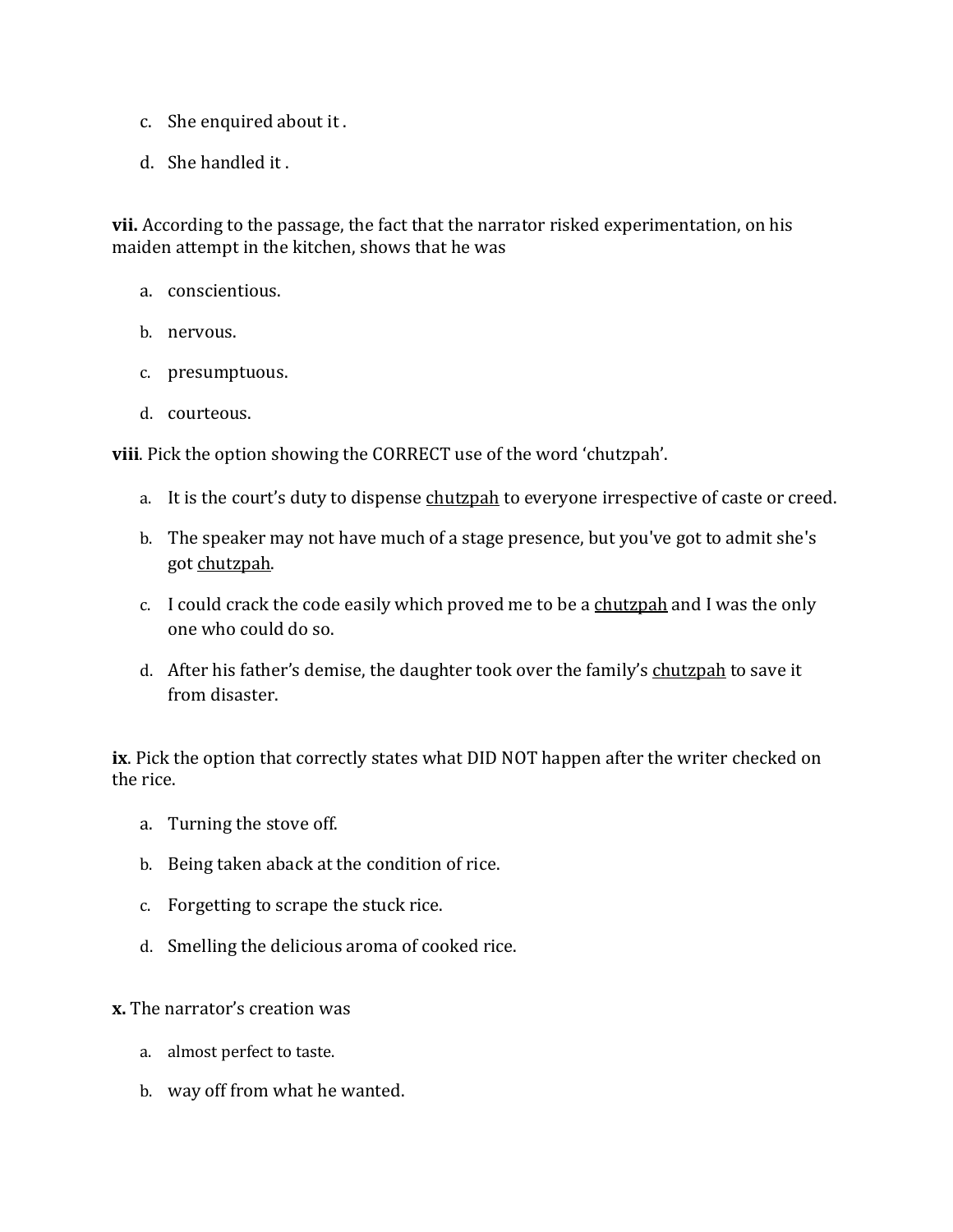- c. overly seasoned.
- d. quite distasteful.

**xi.** Pick the option that correctly lists the final feelings of the writer with reference to the cooking experience.

- 1. frustrating
- 2. amusing
- 3. satisfying
- 4. disillusioning
- 5. exacting
- 6. enlightening
- a. 1 and 4
- b. 2 and 5
- c. 3 and 6
- d. 1 and 3

# **2.A Read the passage given below.**

1. The present generation is well updated in the use of internet and computers. The rapid development in computer technology and increase in accessibility of the internet for academic purposes has changed the face of education for everyone associated with it. Let's look at the data arising out of a recent survey that was done to ascertain the time spent on utilisation of the computer and internet:



2. At present, many schools and universities have been implementing internet-based learning, as it supplements the conventional teaching methods. The internet provides a wide variety of references and information to academics as well as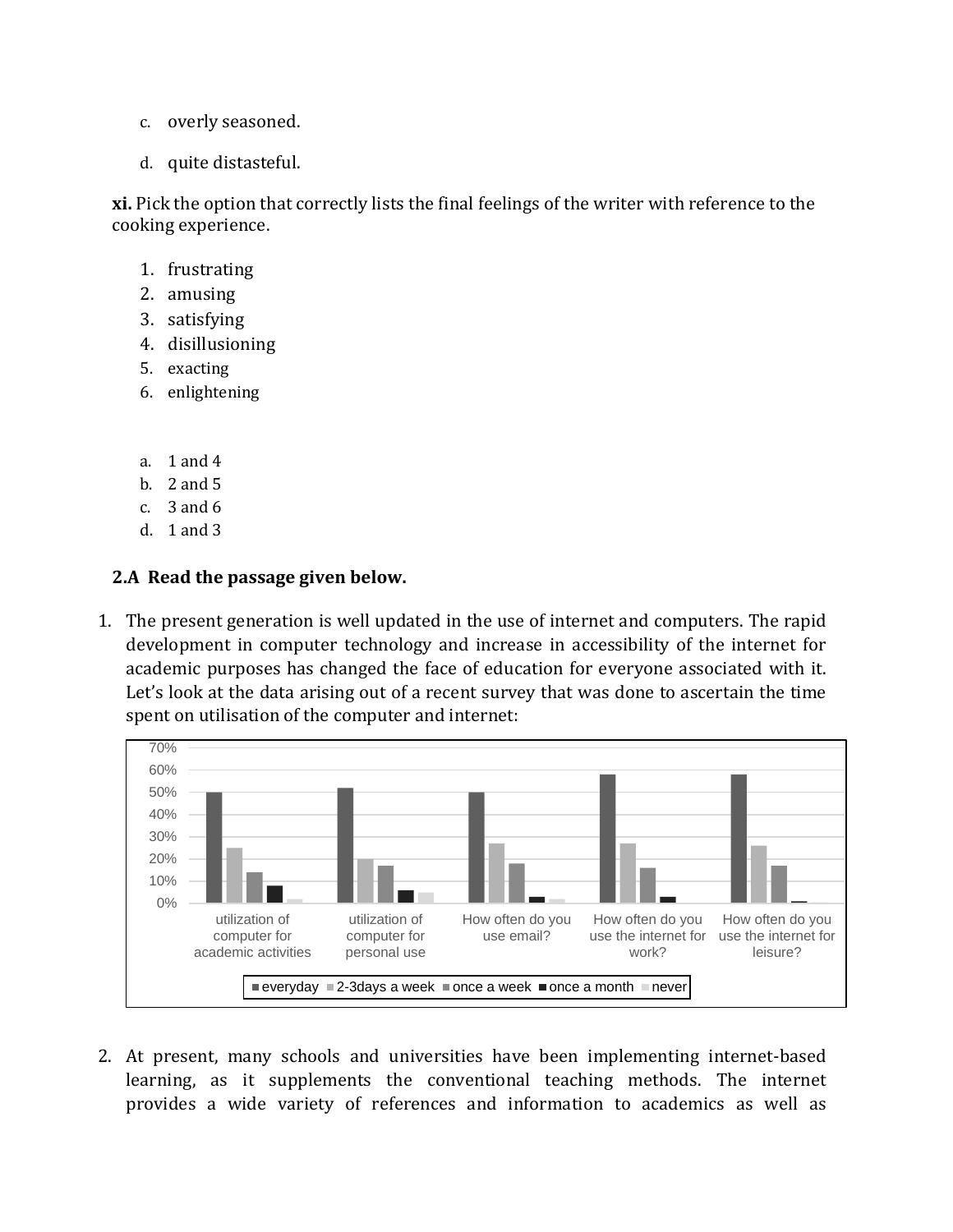scientific researchers. Students often turn to it to do their academic assignments and projects.

3. However, research on the Net is very different from traditional library research, and the differences can cause problems. The Net is a tremendous resource, but it must be used carefully and critically.



- 4. According to a 2018 Academic Student e-book Experience Survey, conducted by LJ's research department and sponsored by EBSCO, when reading for pleasure, almost 74% of respondents said they preferred print books for leisure whereas, 45 % of respondents chose e-books rather than the printed versions, for research or assignments.
- 5. When asked what e-book features make them a favourite for research, the respondents were clear. Having page numbers to use in citations, topped the list (75%); followed by the ability to resize text to fit a device's screen (67%); the ability to bookmark pages, highlight text, or take notes for later reference (60%); downloading the entire e-book (57%); and allowing content to be transferred between devices (43%) were the varied responses.

# **On the basis of your understanding of the passage, answer ANY TEN questions from** the eleven that follow.  $(1x10 = 10)$

- **i**. According to the passage, one of the reasons for the recent transformation of education is the:
	- a. techno-efficiency of the present generation.
	- b. expanse of courses on technology.
	- c. simplification of the teaching and learning- method.
	- d. easy availability of the internet.
- **ii**. Pick the option that lists statements that are NOT TRUE according to the passage.
	- 1. Internet-based education can only complement familiar methods of education.
	- 2. Net-based learning will replace face-to-face education.
	- 3. The resources that the net provides are a danger to the education system.
	- 4. The current times has seen a rise in the convenience of using the internet for academic purposes.
	- a. 1 & 2
	- b. 3 & 4
	- c. 2 & 3
	- d. 1 & 4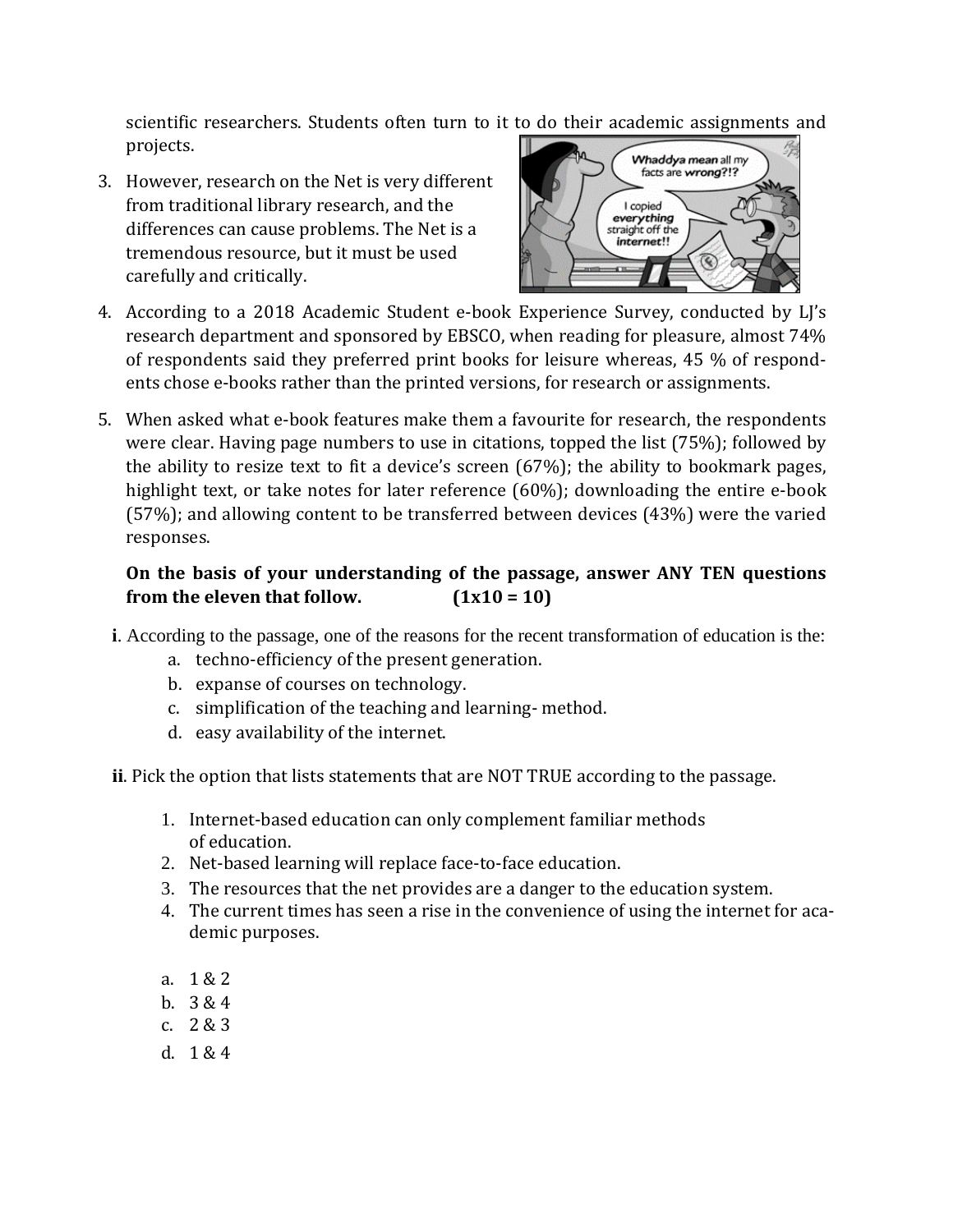**iii**. The word 'tremendous', as used in paragraph 3, means the same as

- a. 'expensive'.
- b. 'renowned'.
- c. 'innovative'.
- d. 'incredible'.

**iv.** Based on the graphical chart in the passage, choose the option that correctly states the depiction of internet usage for work and for leisure, for once a month.



- a. Option (1)
- b. Option (2)
- c. Option (3)
- d. Option (4)

**v.** "… but it must be used carefully and critically." The idea of being *careful and critical* while using the internet, is mainly a reference to

- a. hardware malfunction.
- b. plagiarism.
- c. troubleshooting.
- d. virus threats.

**vi.** Based on the given graphical representation of data in the passage, choose the option that lists the statements that are TRUE with respect to the usage of email.

- 1. The everyday usage of email is more than the everyday usage of computer for personal use.
- 2. About 18% people use email once a week.
- 3. There are a smaller number of email users using it 2-3 times a week than the ones using it once a month.
- 4. Less than 5% of people never use the email.
- a. 1 and 3
- b. 2 and 4
- c. 1 and 2
- d. 3 and 4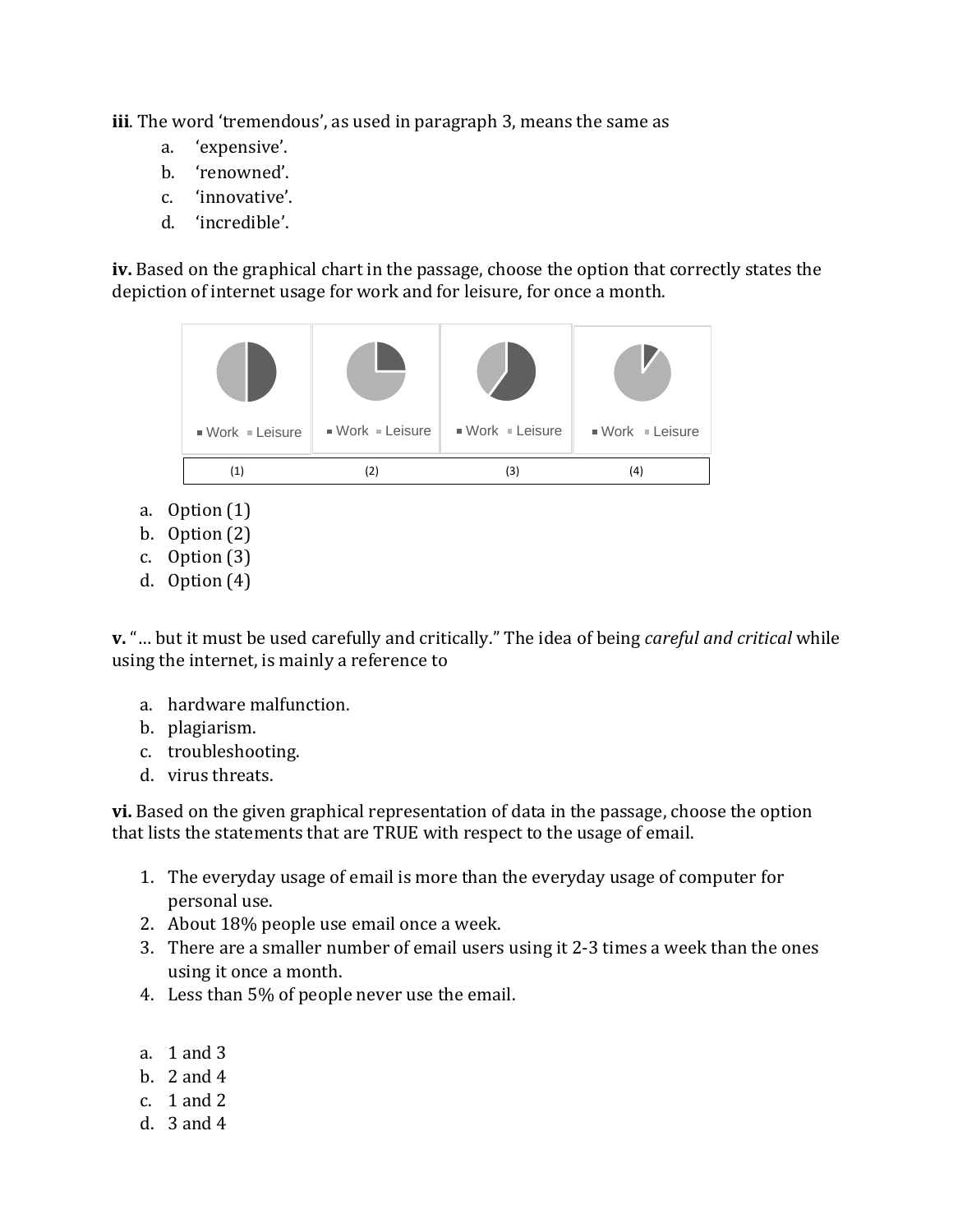**vii.** Based on the given graphical chart, pick the option that lists the area of zero response from

respondents.

- a. Never using the internet for work and leisure
- b. Daily use of the computer for academic activities
- c. Writing and receiving emails once a week
- d. Using the internet for personal tasks once a month

**viii.** In the cartoon, the student's reaction reveals that he is

- a) indignant
- b) apologetic
- c) obedient
- d) inquisitive

**ix.** Which of the following statements is NOT substantiated by information in paragraph 4?

- a. About three-quarters of the respondents preferred print books for recreational reading.
- b. A little less than a 50% of the respondents voted for e-books for research or assignments.
- c. More than 50% respondents stated enjoying both versions of books for leisure reading.
- d. The survey was intended for understanding the e-book experience among students.
- **x.** According to the 2018 survey, which is the option that correctly displays the features of
	- (A) page numbers for use in citation and
	- (B) content transfer between devices respectively.



- a. Option (1)
- b. Option (2)
- c. Option (3)
- d. Option (4)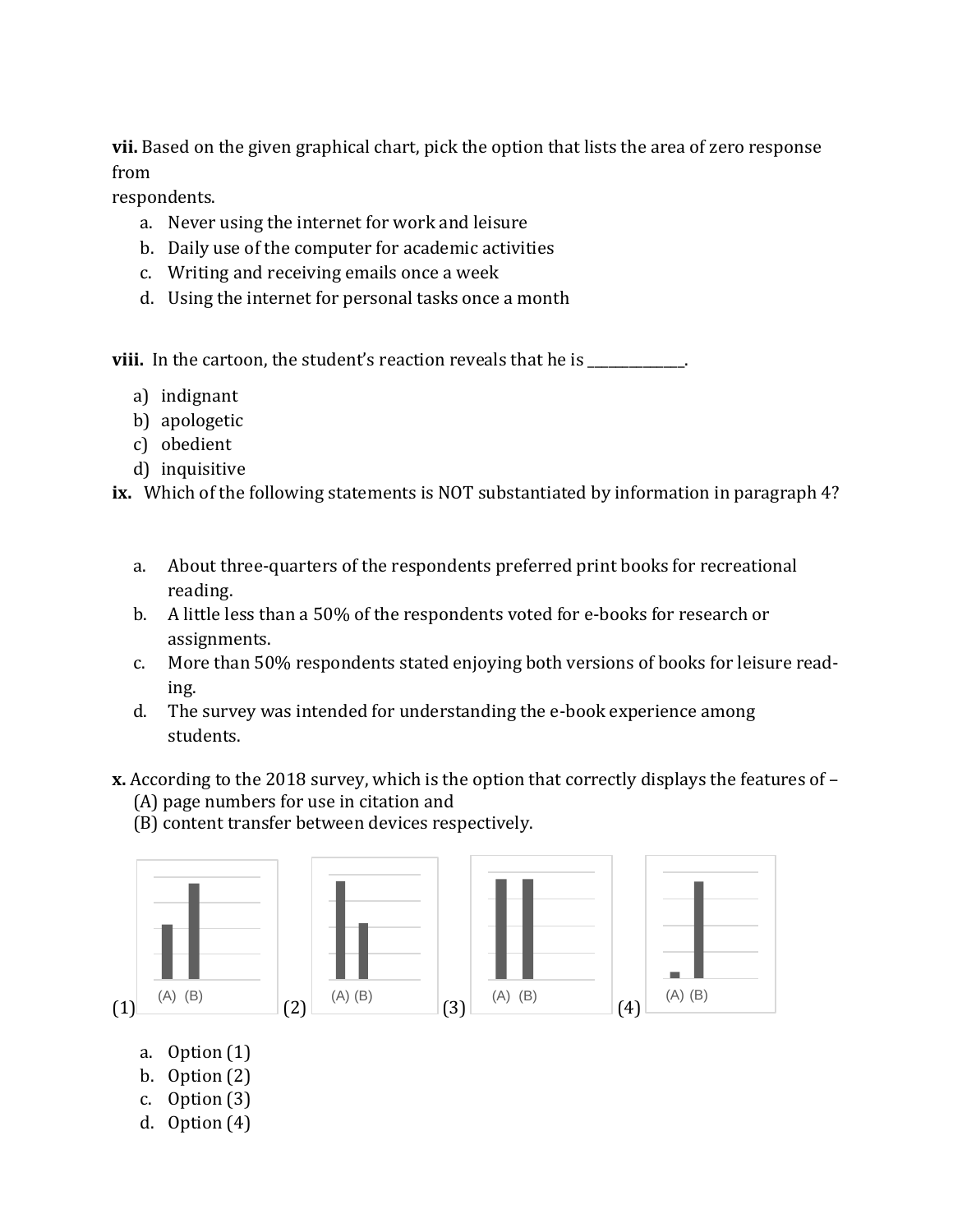**xi.** Arrange the given e-book features preferred for research from the least favourite to the most favourite, from the following –

- 1. downloading the entire e-book.
- 2. choosing page numbers in citations.
- 3. highlighting text.
- 4. resizing text to fit screen.
- a. 1, 3, 4, 2
- b. 3, 2, 1, 4
- c. 2, 4, 3, 1
- d. 4, 1, 2, 3

# **FOR VISUALLY IMPAIRED CANDIDATES IN LIEU OF Q2A**

#### **2.B Read the passage given below. On the basis of your understanding of the passage, answer ANY TEN questions from the eleven that follow. (1x10 = 10)**

- 1. The present generation is well updated in the use of internet and computers. The rapid development in computer technology and increase in accessibility of the internet for academic purposes has changed the face of education for everyone associated with it.
- 2. A recent survey that was done to ascertain the time spent on utilisation of the computer and internet revealed the following results: For all five usage reasons - academics, personal use, e-mail access, work, and leisure – at least half the respondents indicated daily activity. Almost everyone said that they use these facilities at least once a month for leisure, with 30% saying they use it once a week. All respondents said that they had used computers for work at least once and very few (less than 10%) said that they had never used e-mail. 50% students said that they use the computer and the internet for academic reasons on a daily basis and over 20% stated doing so 2-3 times a week. Only 1% confessed to never having used these services for academics.
- 3. The internet provides a wide variety of references and information to academics as well as scientific researchers and students. However, research on the Net is very different from traditional library research, and the differences can cause problems. The Net is a tremendous resource, but it must be used carefully and critically.
- 4. According to a 2018 Academic Student e-book Experience Survey, when reading for pleasure, almost 74% of respondents said they preferred print books for leisure where-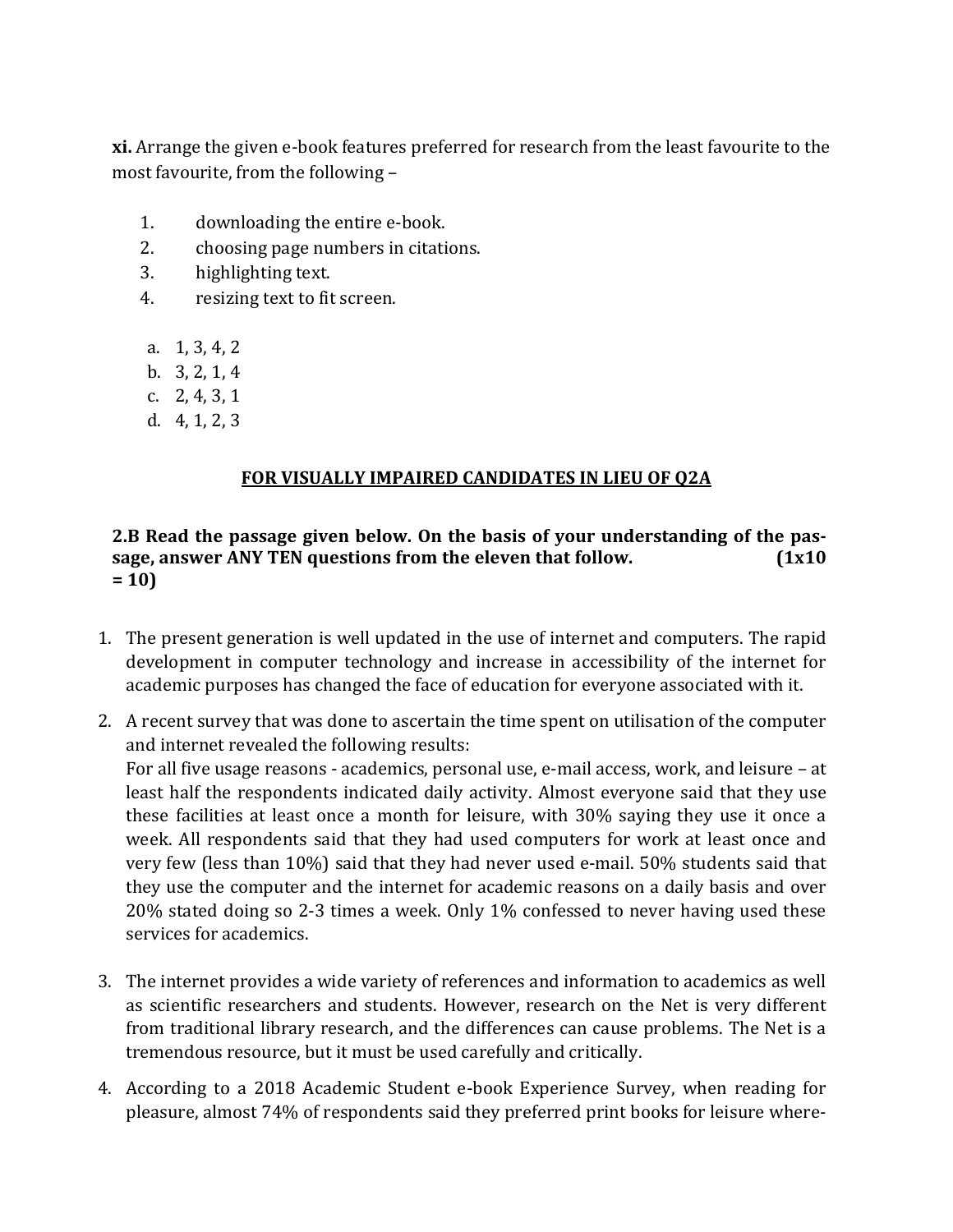as, 45 % of respondents chose e-books rather than the printed versions, for research or assignments.

- 5. When asked what e-book features make them a favourite for research, the respondents were clear. Having page numbers to use in citations, topped the list (75%); followed by the ability to resize text to fit a device's screen (67%); the ability to bookmark pages, highlight text, or take notes for later reference (60%); downloading the entire e-book (57%); and allowing content to be transferred between devices (43%) were the varied responses.
	- **i**. According to the passage, one of the reasons for the recent transformation of education is the:
		- a. techno-efficiency of the present generation.
		- b. expanse of courses on technology.
		- c. simplification of the teaching and learning- method.
		- d. easy availability of the internet.
	- **ii**. Pick the option that lists statements that are NOT TRUE according to the passage.
		- 1. Internet-based education can only complement familiar methods of education.
		- 2. Net-based learning will replace face-to-face education.
		- 3. The resources that the net provides are a danger to the education system.
		- 4. The current times has seen a rise in the convenience of using the internet for academic purposes.
		- a. 1 & 2
		- b. 3 & 4
		- c. 2 & 3
		- d. 1 & 4

**iii**. The word 'tremendous', as used in paragraph 3, means the same as

- a. 'expensive'.
- b. 'renowned'.
- c. 'innovative'.
- d. 'incredible'.

**iv.** Choose the option that CORRECTLY states the relationship between those who never use the internet and/or computers for work, and those who don't use them for academic purposes.

- a. An equal number totally avoid computers for work and academics.
- b. They are both 40% or above, but zero computer use is less common at work.
- c. Under 5% study without computers, but all reported usage for work at least once.
- d. Zero computer use in academics is 5 times more common than zero use at work.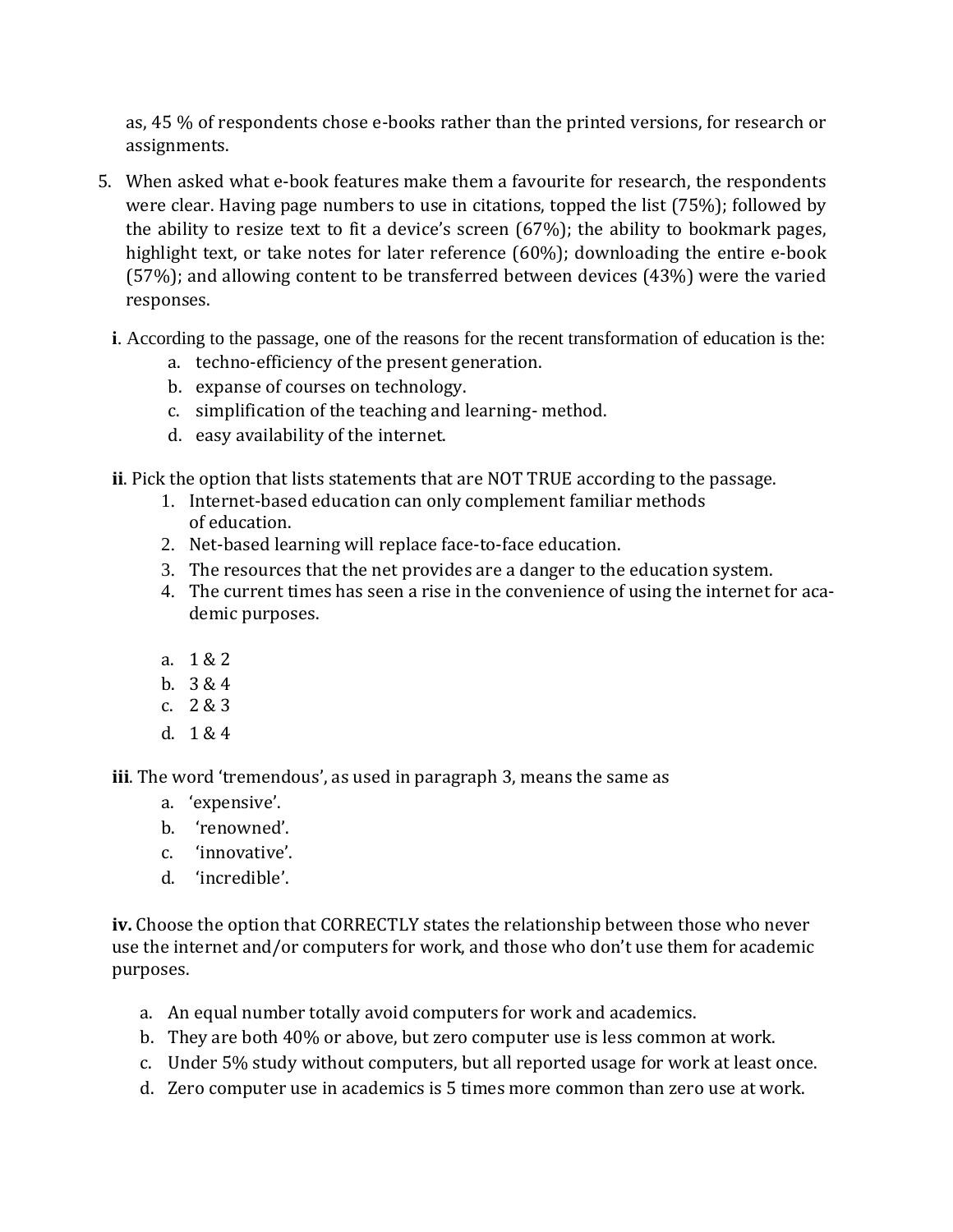**v.** "… but it must be used carefully and critically." The idea of being *careful and critical* while using the internet, is mainly a reference to

- a. hardware malfunction.
- b. plagiarism.
- c. troubleshooting.
- d. virus threats.

**vi.** Based on the given data in the passage, choose the option that lists the statements that are TRUE with respect to the usage of email.

- 1. At least 50% of the participants reported using e-mail every day.
- 2. Less than 10% of the participants said they use e-mail once a week.
- 3. Computer/Internet usage for work and e-mail was exactly the same in all cases.
- 4. A very small number of those surveyed said that they had never used e-mail.
- a. 1 and 3
- b. 2 and 3
- c. 1 and 4
- d. 2 and 4

**vii.** Based on the given statistics, pick the option that is TRUE for all usage reason categories (academics, personal use, e-mail access, work, and leisure.)

- a. Exactly 50% people use computers/the internet every day.
- b. Weekly usage is more popular than monthly usage.
- c. There's always at least one person who never uses the computer/internet.
- d. 2-3 times a week is always the option chosen by the majority.

**viii.** What does change the face of something mean, as used in paragraph 1 - '…changed the face of education for one and all'?

- a. The problems that people associate with an organisation, industry etc.
- b. The popularity of an organisation, industry etc. and the reasons for it.
- c. The approaches that people apply to compete with an organisation, industry etc.
- d. The nature of an organization, industry etc. and the way it appears to people

**ix.** Which of the following statements is NOT substantiated by information in paragraph 4?

a. About three-quarters of the respondents preferred print books for recreational reading.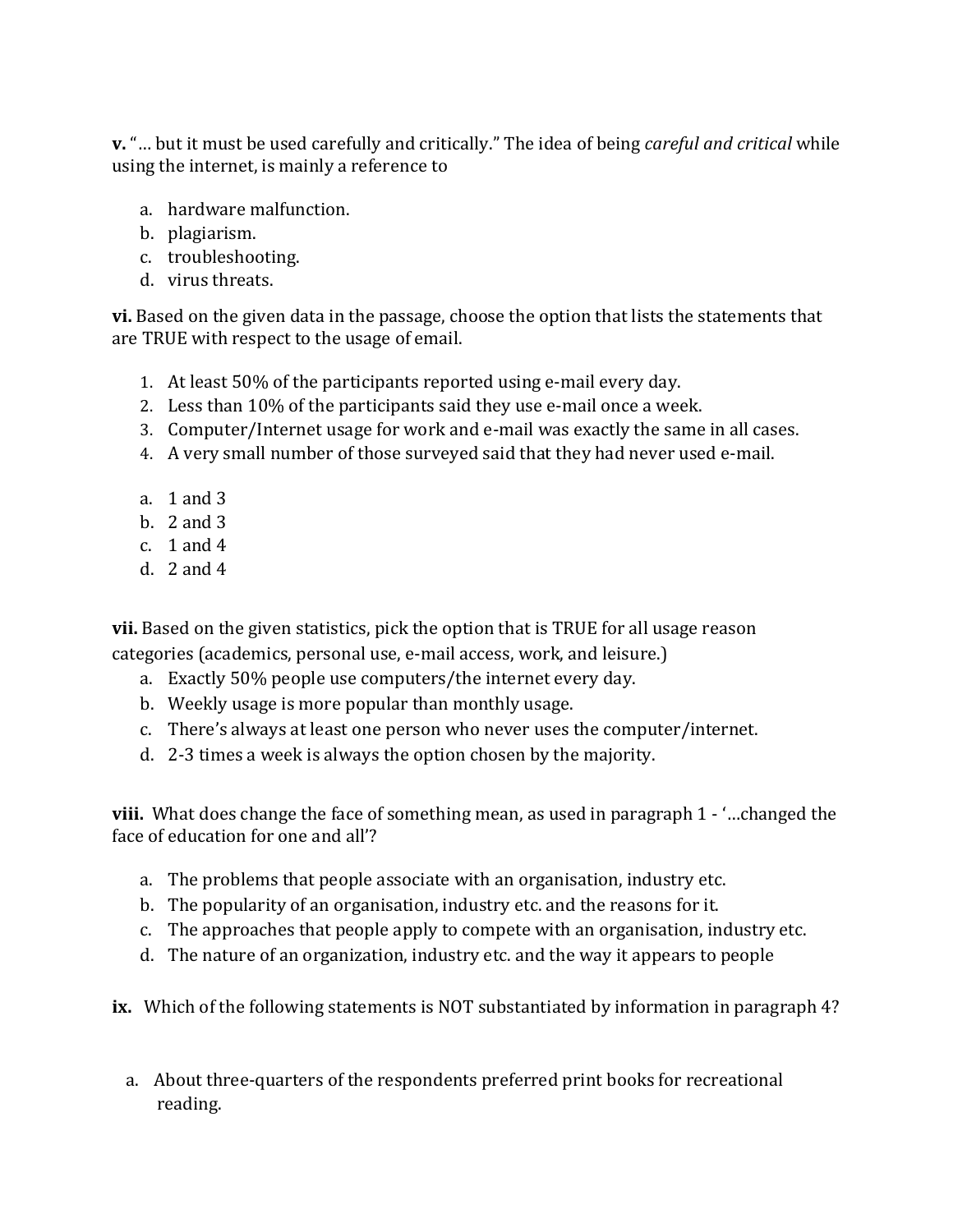- b. A little less than a 50% of the respondents voted for e-books for research or assignments.
- c. More than 50% respondents stated enjoying both versions of books for leisure reading.
- d. The survey was intended for understanding the e-book experience among students.

**x.** Which of the following is TRUE according to the 2018 survey, about e-books ?

- a. Content transfer between devices was the most popular reason followed by text-to-screen resizing options.
- b. The book download option was a close second to the bookmarking, highlighting, and note taking ability reason.
- c. Text-to-screen resizing and having page numbers handy for easier citations were both equally popular reasons.
- d. Bookmarking, highlighting and note taking ability did not add much value compared to the other reasons.

**xi.** Arrange the given e-book features preferred for research from the least favourite to the most favourite, from the following –

- 1. downloading the entire e-book.
- 2. choosing page numbers in citations.
- 3. highlighting text.
- 4. resizing text to fit screen.
- a. 1, 3, 4, 2
- b. 3, 2, 1, 4
- c. 2, 4, 3, 1
- d. 4, 1, 2, 3

# **LITERATURE** (20 marks)

# **3. Read the extracts given below and attempt ANY TWO of the three given by answering the questions that follow. (4+4=8)**

# **(A)**

Food is more important for survival than an identity. "If at the end of the day we can feed our families and go to bed without an aching stomach, we would rather live here than in the fields that gave us no grain," say a group of women in tattered saris when I ask them why they left their beautiful land of green fields and rivers. Wherever they find food, they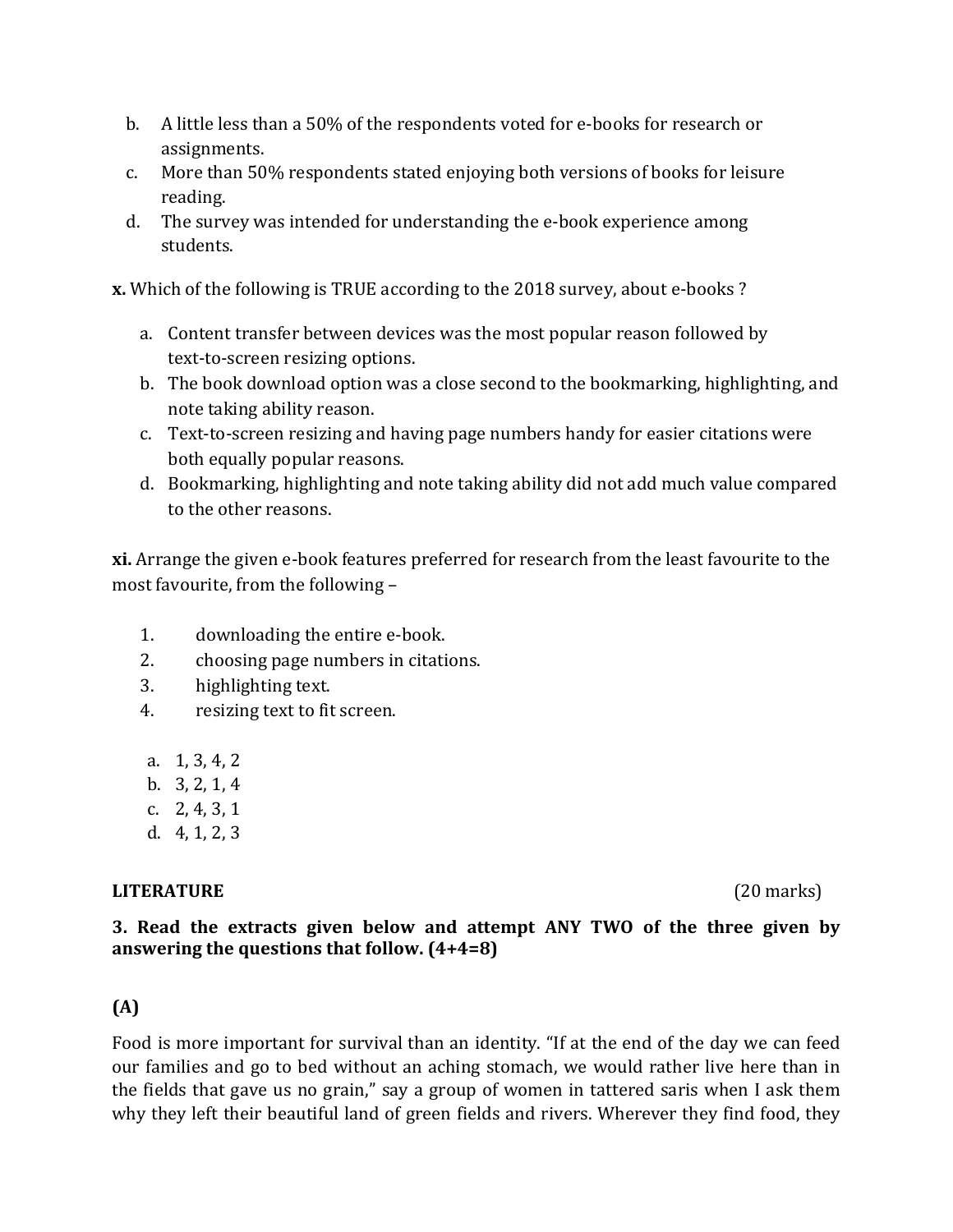pitch their tents that become transit homes. Children grow up in them, becoming partners in survival. And survival in Seemapuri means rag-picking. Through the years, it has acquired the proportions of a fine art. Garbage to them is gold. It is their daily bread, a roof over their heads, even if it is a leaking roof. But for a child it is even more.

**i.** The phrase 'transit homes' refer to the dwellings that are

- a. unhygienic.
- b. inadequate.
- c. fragile.
- d. temporary.

**ii.** Identify the figure of speech used in the sentence "Garbage to them is gold".

- a. hyperbole
- b. simile
- c. synecdoche
- d. personification

**iii.** Choose the term which best matches the statement 'Food is more important for survival than an identity."?

- a. immorality
- b. necessity
- c. obligation
- d. ambition

iv. What does 'acquired the proportions of a fine art' mean?

- a. Rag-picking has regained its lost status.
- b. A segment of ragpickers are skilled in fine arts.
- c. Rag-picking has attained the position of a skill.
- d. Only a few people are experts in rag-picking.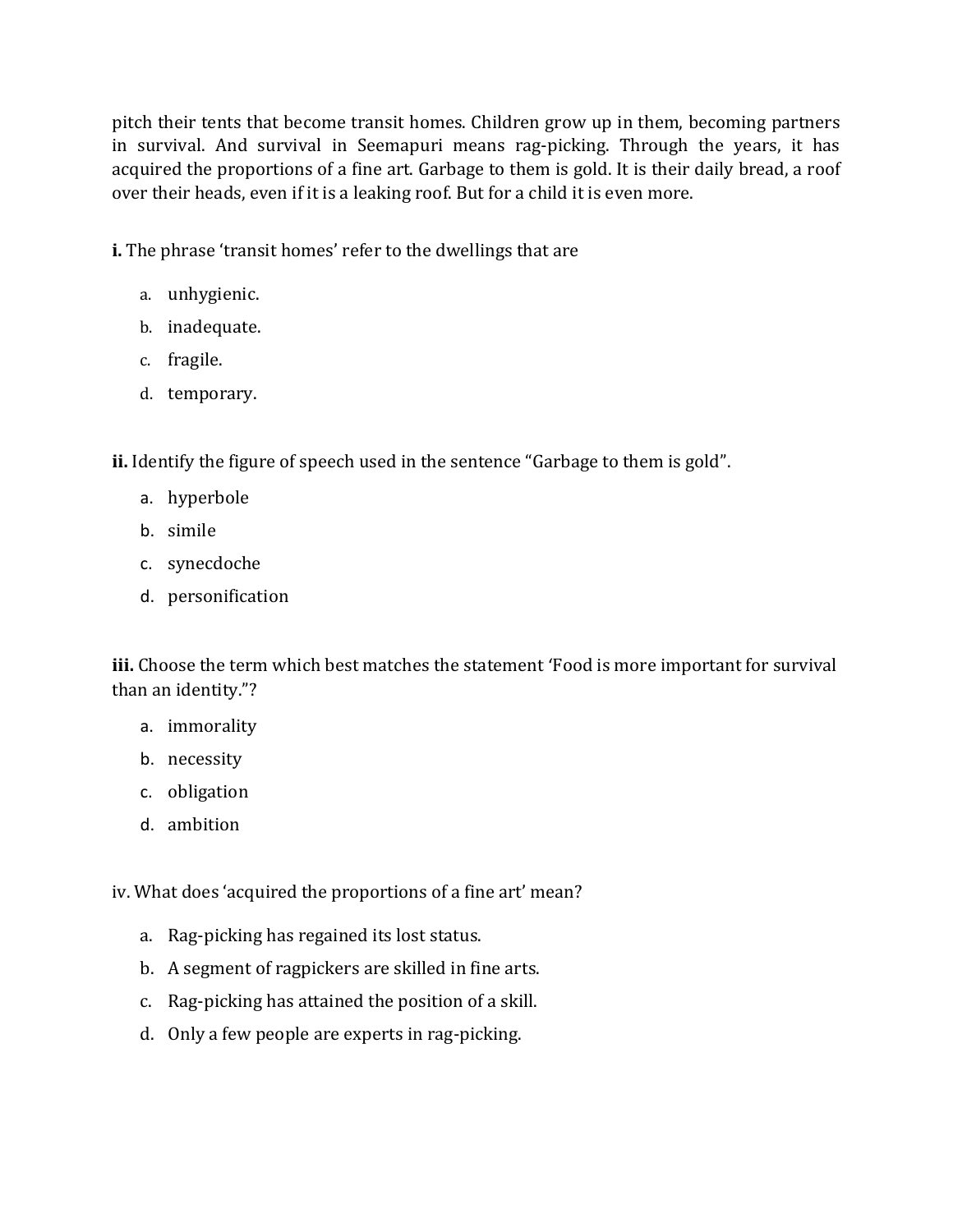# **(B)**

They had merely heard that a Mahatma who wanted to help them was in trouble with the authorities. Their spontaneous demonstration, in thousands, around the courthouse was the beginning of their liberation from fear of the British. The officials felt powerless without Gandhi's cooperation. He helped them regulate the crowd. He was polite and friendly. He was giving them concrete proof that their might, hitherto dreaded and unquestioned, could be challenged by Indians. The government was baffled. The prosecutor requested the judge to postpone the trial. Apparently, the authorities wished to consult their superiors.

**i**. The officials felt powerless because

- a. of Gandhi's refusal to cooperate with them.
- b. of Gandhi's polite and friendly behaviour.
- c. the crowd was listening only to Gandhi.
- d. the crowd was getting violent.

#### **ii**. The demonstration proved that the

- a. policies of the British had failed.
- b. dread instilled in the hearts of Indians had begun to lessen.
- c. dealings with the Indian citizens had been unsuccessful.
- d. might of the British had not been understood by Indians.

**iii**. Which style, from those given below, is being used by the author, when he says, "Apparently, the authorities wished to consult their superiors."?

- a. humourous
- b. dramatic
- c. sarcastic
- d. persuasive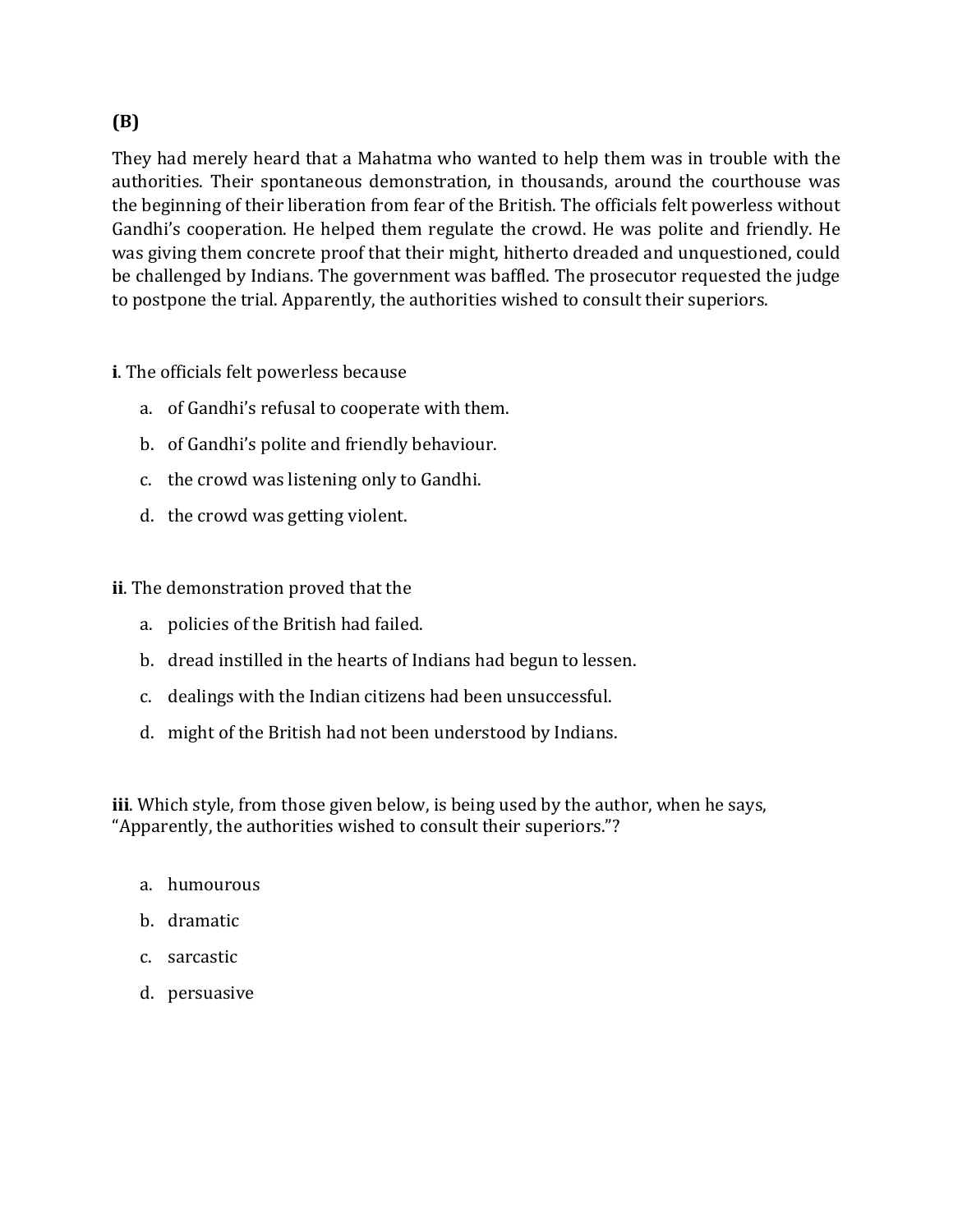**iv.** Gandhiji's behaviour towards the British prior to the proposal of postponement of the trial was that of

- a. indifference.
- b. calm acceptance.
- c. ignorance of consequences.
- d. polite helpfulness.

# **(C)**

Jo was starting to fuss with her hands and look out of the window, at the crack of day that showed under the shade. She thought the story was all over. Jack didn't like women when they took anything for granted; he liked them apprehensive, hanging on his words.

"Now, Jo, are you listening?"

"Yes."

"Because this is very interesting. Roger Skunk's mommy said, 'What's that awful smell?' "Wha-at?"

"And, Roger Skunk said, 'It's me, Mommy. I smell like roses.' And she said, 'Who made you smell like that?' And he said, 'The wizard,' and she said, 'Well, of all the nerve. You come with me and we're going right back to that very awful wizard."

**i.** Choose the option that best demonstrates the relevant traits of Jo and Jack respectively, based on the extract provided.

- a. curious and irritable
- b. patient and irritable
- c. curious and lethargic
- d. patient and lethargic

**ii.** "Jo was starting to fuss with her hands". This means that Jo was

- a. feeling anxious.
- b. getting restless.
- c. feeling lazy.
- d. fighting sleep.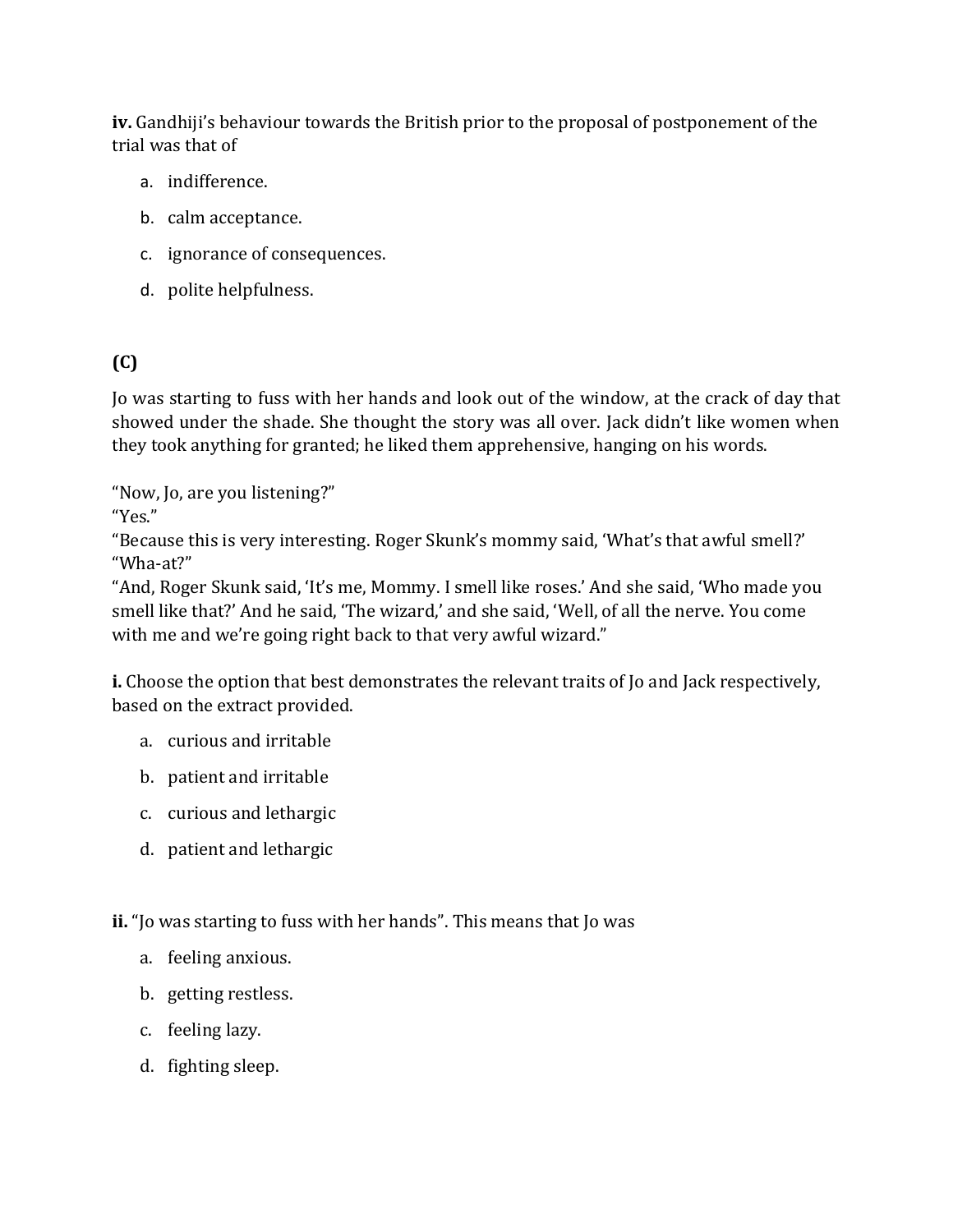- **iii.** Jo's "Wha-at?" indicated what she was feeling. Pick the option that correctly states these feelings.
	- 1. terror
	- 2. surprise
	- 3. ignorance
	- 4. displeasure
	- 5. joy
	- 6. approval
	- a. 1 and 3
	- b. 2 and 4
	- c. 3 and 6
	- d. 4 and 5

**iv.** Mommy says, 'Well, of all the nerve." This reveals her

- a. approval, surprise and pleasure.
- b. pleasure, hope and approval.
- c. betrayal, disapproval and hurt.
- d. shock, anger and disapproval.

# **4. Read the extracts given below and attempt ANY ONE of the two given by answering the** questions that follow.  $(1 \times 4 = 4)$

# **(A)**

On sour cream walls, donations. Shakespeare's head, Cloudless at dawn, civilised dome riding all cities. Belled, flowery, Tyrolese valley. Open-handed map Awarding the world its world. And yet, for these Children, these windows, not this map, their world, Where all their future's painted with a fog,

**i.** What does the expression - *sour cream walls* – suggest?

a. Display of donated artefacts on the walls.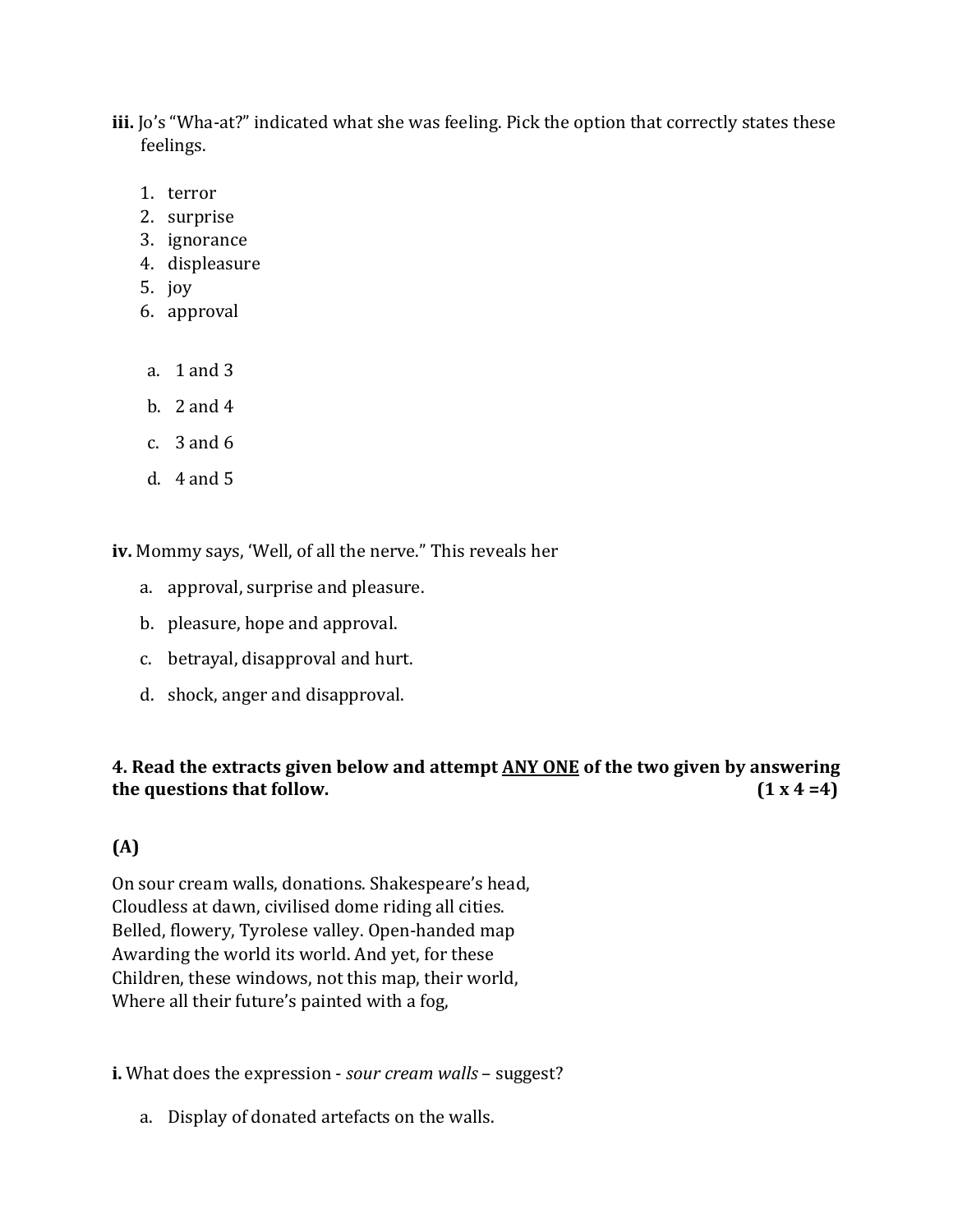- b. Badly maintained walls.
- c. Wall-to wall furniture.
- d. A poor choice of paint for walls.

**ii.** The map of the world in the classroom symbolizes

- a. hopes and aspirations of the children.
- b. travel plans of the school authorities.
- c. a world that is unconnected to the children.
- d. interconnectivity within the world.

**iii.** The expression, *Shakespeare's head* is an example of

- a. pun.
- b. satire.
- c. parody.
- d. irony.

**iv**. In the extract, '*future's painted with a fog*' suggests that the

- (a) classroom is as foggy as the paint on the walls.
- (b) beautiful valleys are not a part of the children's future.
- (c) life ahead for the slum children is as unclear and hazy as fog.
- (d) fog often finds itself in the classrooms through broken windows.

# **OR**

# **(B)**

We have imagined for the mighty dead; All lovely tales that we have heard or read; An endless fountain of immortal drink, Pouring unto us from the heaven's brink.

#### **i.** The phrase *immortal drink* refers to

- a. blessings of our ancestors.
- b. the teachings of nature.
- c. a life-giving force.
- d. the beauty of heaven.

#### **ii**. '*All lovely tales*' evoke the feeling of

a. sadness and nostalgia.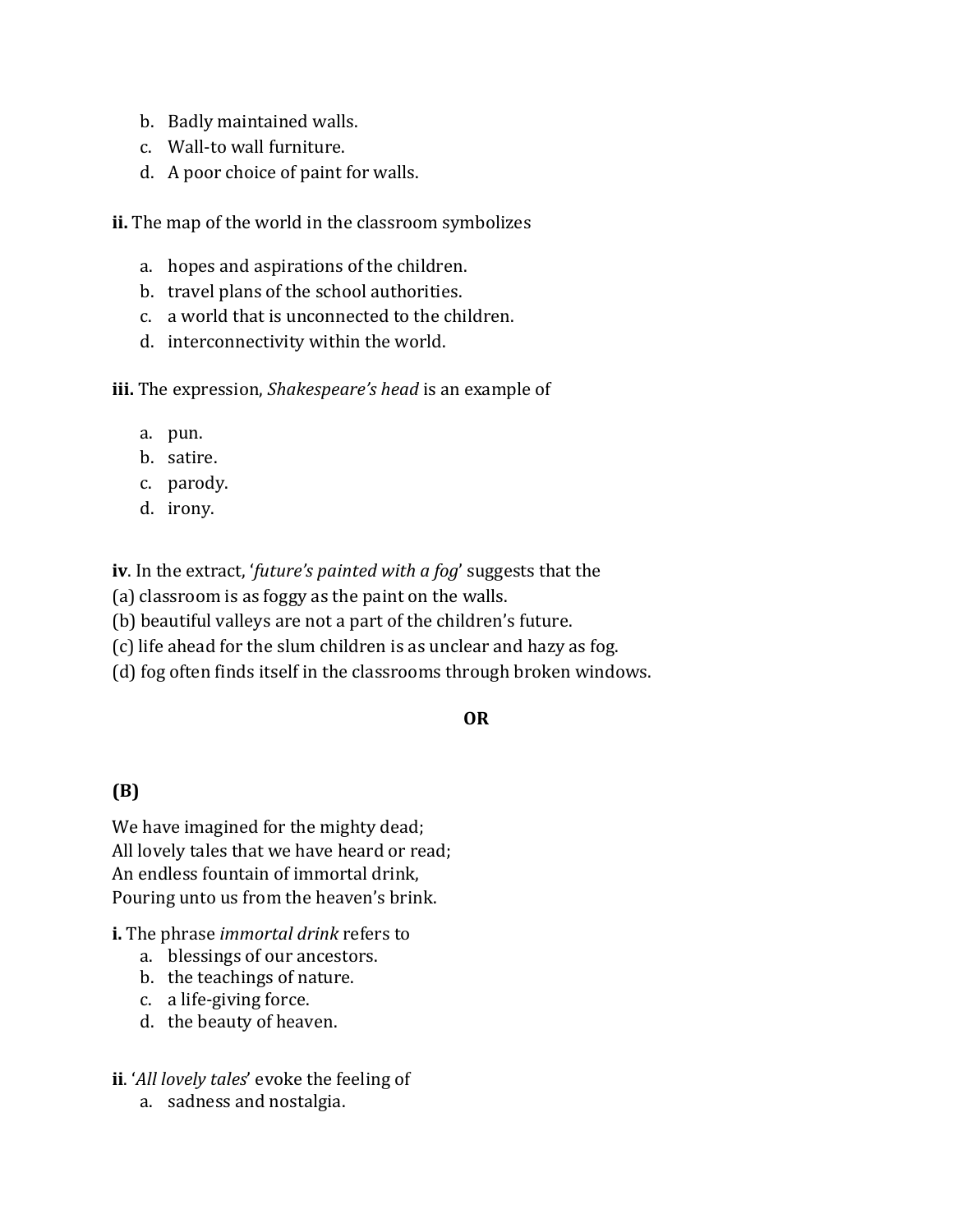- b. only nostalgia.
- c. inspiration and pride.
- d. only pride.

**iii.** The rhyme scheme of the above extract is

- a. aabb
- b. abab
- c. aaab
- d. abbb

**iv.** The literary device used by the poet in the following lines is \_\_\_\_\_\_\_\_\_\_\_. *An endless fountain of immortal drink, Pouring unto us from the heaven's brink.*

- a. personification.
- b. allegory.
- c. imagery.
- d. synecdoche.

# **5. Attempt ANY EIGHT questions from the ten given below. (1x 8 = 8)**

**i.** The writer tones down the philosophical load inherent in 'The Rattrap' with the inclusion of

- a. ironical situations.
- b. satirical dialogues.
- c. classical references.
- d. humour and wit.
- **ii.** Choose the statement that is NOT TRUE with reference to Douglas
	- a. Douglas's fear kept him away from leisurely activities in water.
	- b. The fall in the pool at YMCA taught Douglas a life lesson.
	- c. The fear of drowning was the source of Douglas's anxiety and terror.
	- d. Douglas decided to practice relentlessly to overcome his fear.
- **iii.** Spender's use of imagery in "His eyes live in a dream, of squirrel game, in tree room, other than this", brings out
	- a. the similarity between the frail bodies of a squirrel and the children in the classroom.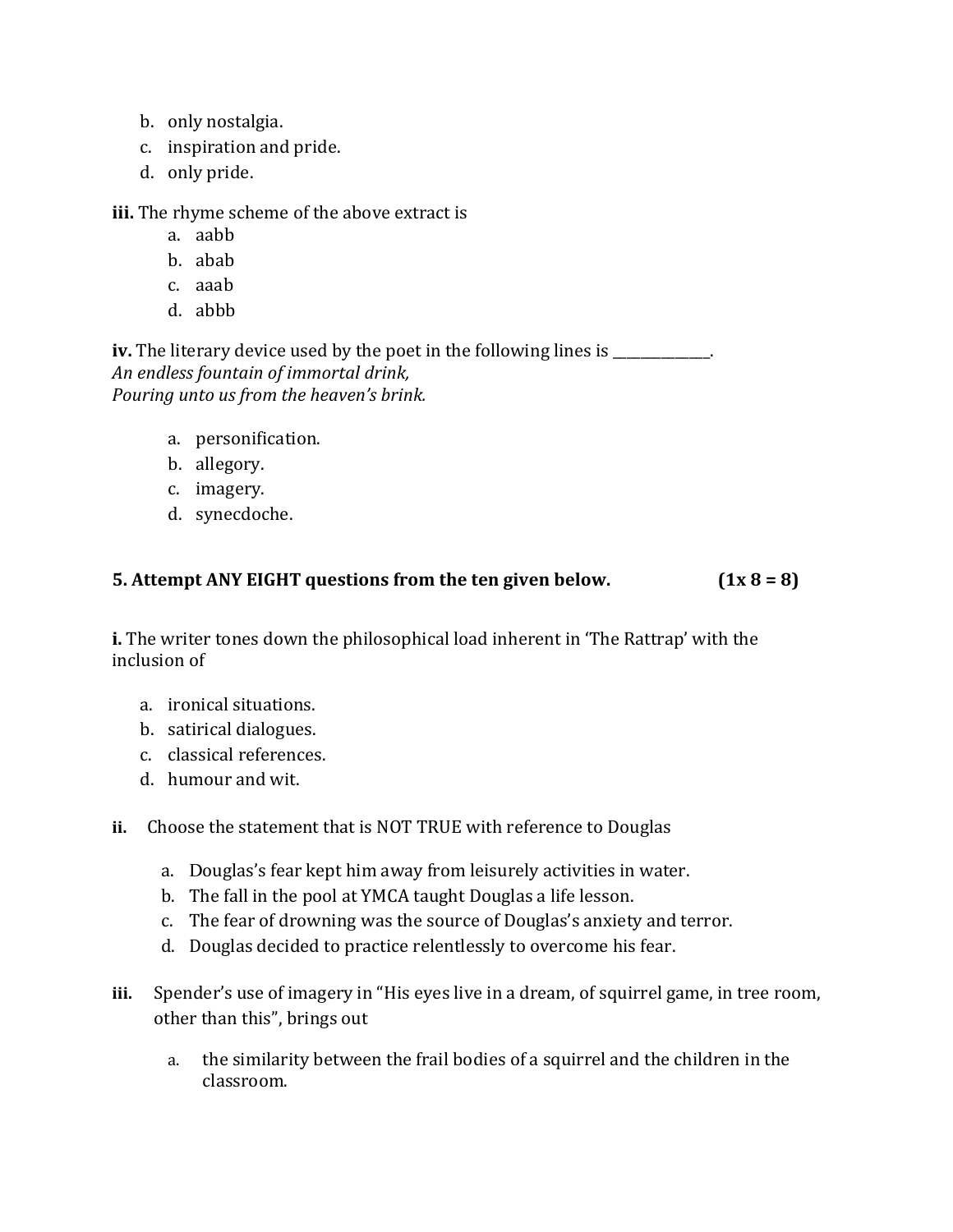- b. the contrast between studying in the dreary classroom and playing outside freely.
- c. the comparison of the dingy home of the squirrel and the dreary classroom.
- d. the difference between the games of the squirrel and those of the children.
- **iv.** Keats celebrates trees as a "boon" in the poem *A Thing of Beauty*. With reference to this statement, which of the following options is NOT TRUE?
	- a. Trees give us sustenance.
	- b. Trees provide relief from heat.
	- c. Trees help keep the Earth clean.
	- d. Trees appear beautiful to the eye.
- **v.** Concluding his last lesson by writing 'Vive la France!' on the blackboard shows that M. Hamel
	- a. was overwhelmed with emotions.
	- b. wanted to distract all attending class that day.
	- c. was keen on not leaving the country.
	- d. wanted to teach French participles through it.
- **vi.** Rajkumar Shukla's efforts resulted in Gandhiji's fight for the farmer's cause. This showcases that he was
	- a. meticulous and kind.
	- b. sincere and curious.
	- c. enterprising and persistent.
	- d. respectful and congenial.
- vii. It is clear that the speaker in Aunt Jennifer's Tigers has an attitude of ................... towards her.
	- a. empathy
	- b. wonder
	- c. sympathy
	- d. gratitude

**viii.** 'Keeping Quiet' uses fishermen to symbolize man's

- a. persistent pollution of the natural environment.
- b. rapid degradation of human values.
- c. limitless exploitation of natural resources.
- d. constant participation in acts of terror.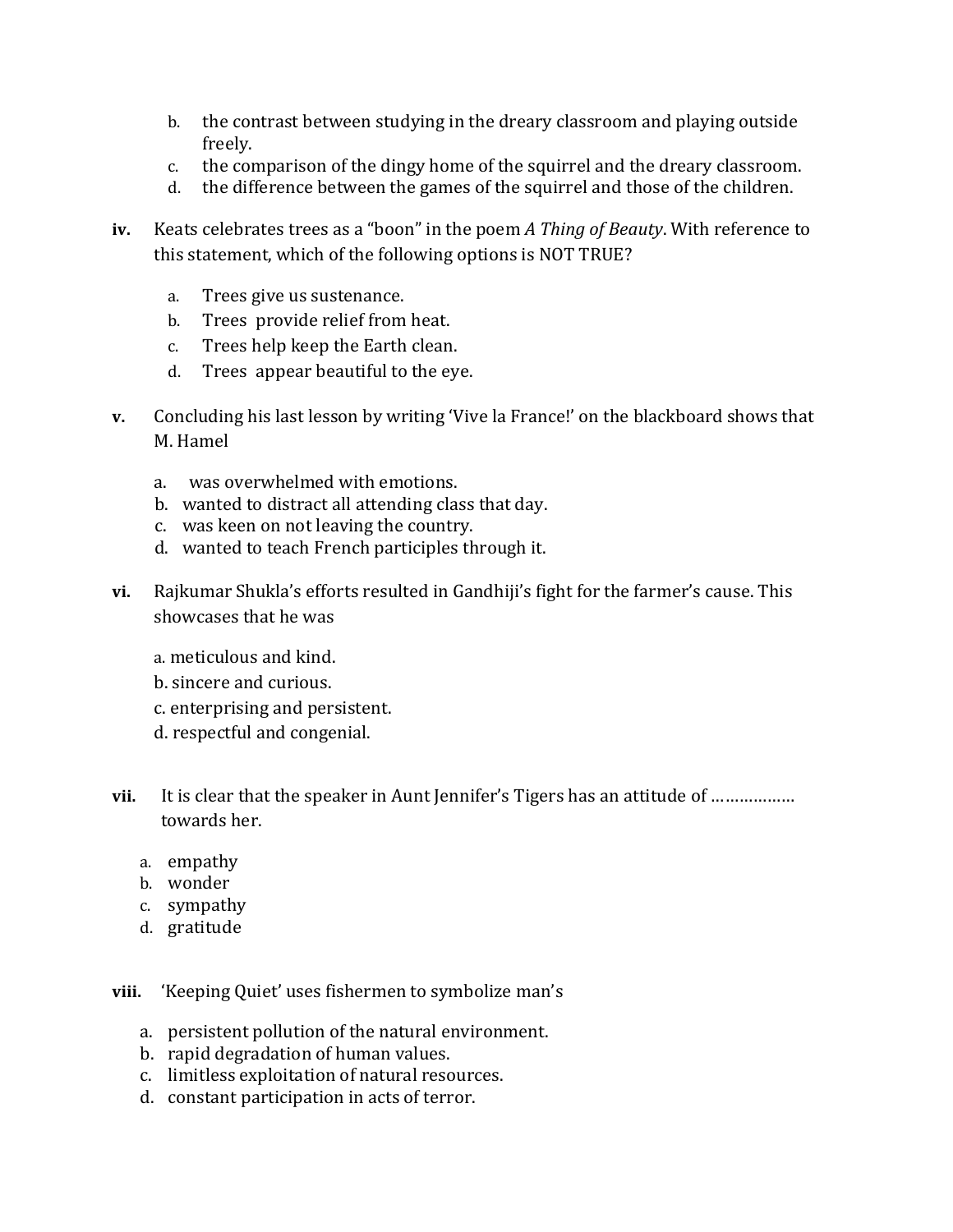- **ix.** Saheb's discarded and worn out tennis shoes are
	- a. an indication to procure different ones.
	- b. a dream come true.
	- c. a sign of his poverty.
	- d. an insult to the sport itself.
- **x.** In the poem, *My Mother at Sixty-six*, all that the poet did *was smile and smile and smile…*, Her smile is
	- a. sudden, in response to her mother's.
	- b. meaningful and loaded with love.
	- c. accompanied with tears of farewell.
	- d. put on to cheer her mother.

# **PART B (40 marks)**

# **WRITING (**16 marks) 6**.** Attempt **ANY ONE** of the following. (1x 3) analysis, using appropriate format and fluency, appropriacy of style and tone

(A)You are Sameera/Sameer the owner of *Pink Power*, a café run only by women. You are looking for an interior designer to design the interiors of the café. Draft a suitable advertisement for the same, in about 50 words to be published in the classified columns of the *National Daily*, the local newspaper.

#### *OR*

- (B) You are Rachael/Rueben, President of the Wellness Cell of your school. You decide to organise a workshop, to raise awareness of the importance of mental health. This workshop would be conducted by the school counsellor. Write a notice in about 50 words, informing the students of class XI-XII about the workshop.
- **7.** Attempt **ANY ONE** of the following. (1x 3)

analysis, using appropriate format and fluency, appropriacy of style and tone

(A) You are Dr. Stanzin, a certified art therapist from Leh. You have been invited by G. D Public School, Jammu, to conduct a seminar for students on '*Art Therapy the Way Forward*". This seminar is to introduce students to the usefulness of art in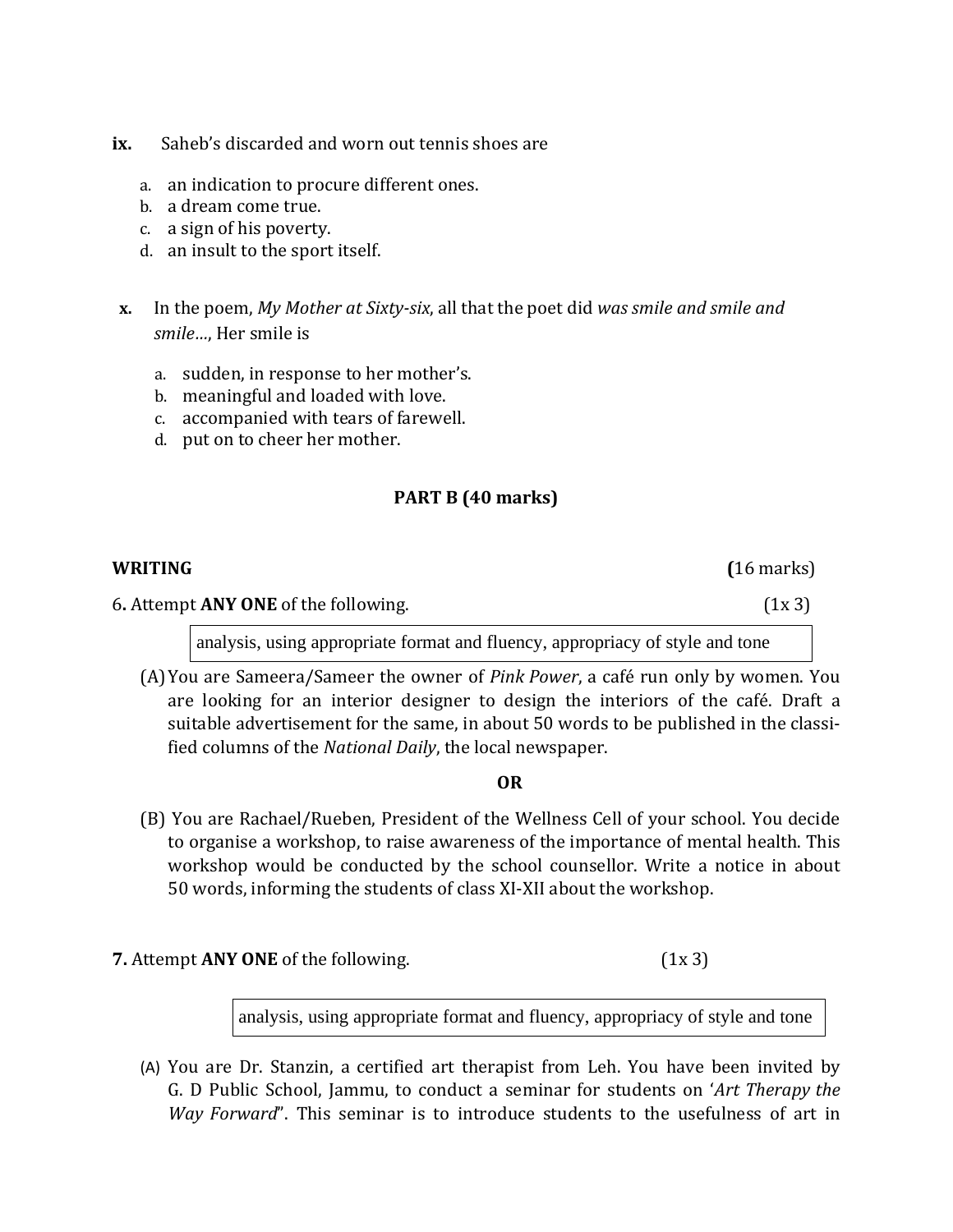dealing with personal and social problems. Write your reply, in about 50 words accepting the invitation.

#### **OR**

(B)You are Rukmini/ Raja of R-201, Fort Road, Chennai. You have just purchased a new house. You decide to have a house-warming ceremony and invite your cousin Balaji. Write the invitation in 50 words giving all necessary details.

**8.** Attempt **ANY ONE** of the following. (1x 5)

analysis, using appropriate format and fluency, appropriacy of style and tone

(A)You are Shubha/Krushna Mohanty, residing in Subhadra Apartments, Bhuvneshwar, Orissa. You have observed, with increasing concern, that garbage collection continues to be done without segregation in your neighbourhood. Write a letter to the editor of *The Real Times,* Bhuvneshwar, in about 120- 150 words, explaining your concern along with the rationale behind the importance of garbage segregation. Suggest ways in which the R.W.A s can participate in this program.

#### **OR**

(B) You are Aami/ Ajoy Sarkar of 83, Model Town, Guwahati, Assam. You are a sports enthusiast. Rangshala School, Guwahati, has advertised the requirement of a Sports teacher, in the local newspaper. You are excited and decide to apply for the post. Write a letter in 100-120 words, responding to the given advertisement, submitting your candidature with a detailed bio-data.

#### **9.** Attempt **ANY ONE** of the following. (1x 5)





evaluation, using appropriate format and fluency, appropriacy of style and tone

(A) While reading about new places and searching for them online has its merits, the advantages of actually travelling to various destinations far exceed them. Write an article in 120-150 words for the magazine *Travel Times*, evaluating both these options. You may use the cues given below along with your own ideas. You are Amrit/ Amrita.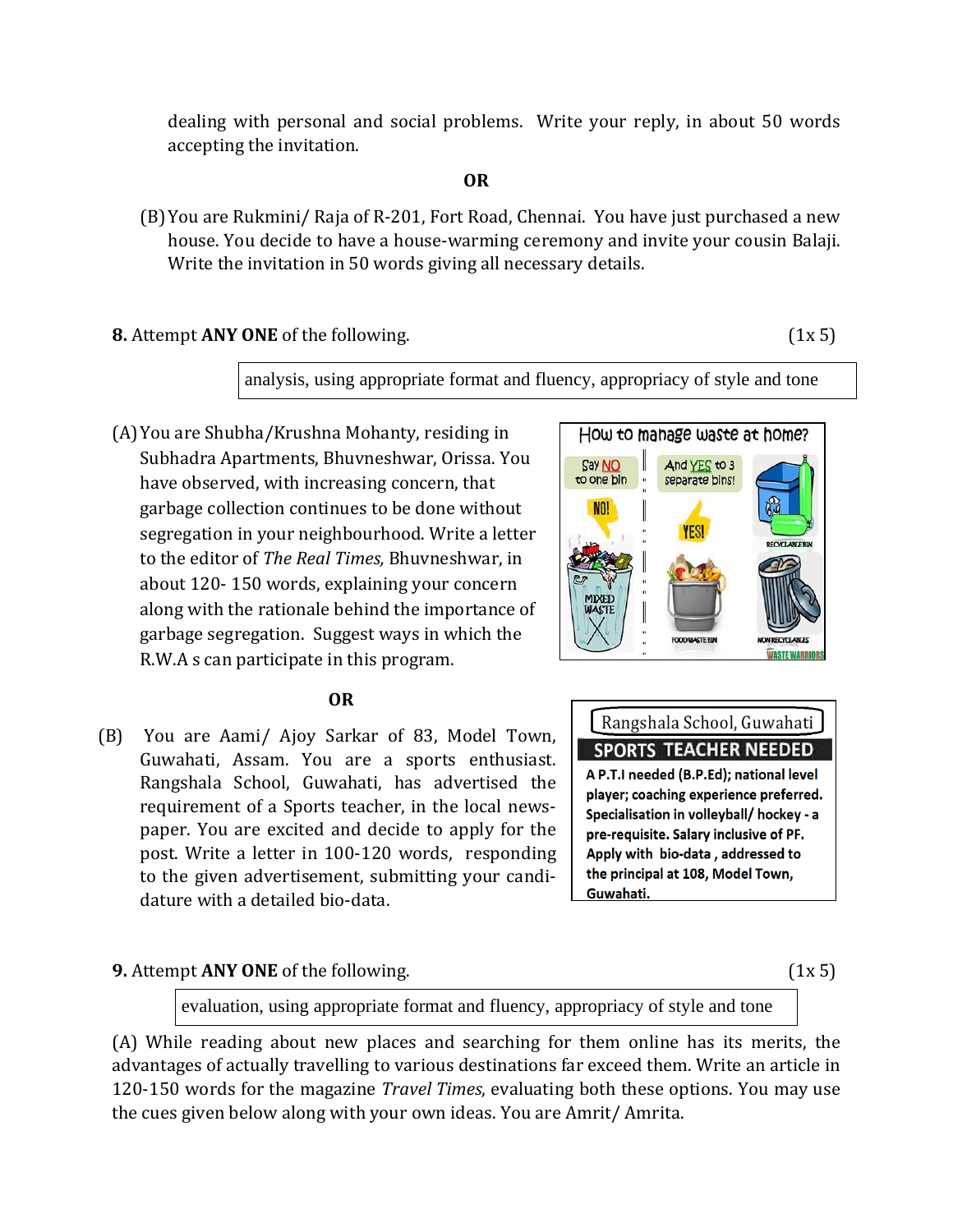- Builds confidence
- Make friends and memories
- Experience new cultures
- Expands knowledge

#### **OR**

(B) Ranikhet district, Uttarakhand, on the occasion of Basant Panchami celebrations had organized a three-day cultural festival. You are Bhupinder/ Priyanka Bhisht. Your newspaper had deputed you to cover the inaugural event of this festival. As a newspaper reporter, use the given cues along with your own ideas to write a report about the same in 120-150 words.

- Big crowds -main grounds of the marketplace
- Colourful decorations
- Inauguration-local panchayat member to inaugurate.
- Folk dance and songs
- Speeches

# **LITERATURE** (24 marks)

# **10. Attempt ANY FIVE out of the six questions given below, in 30-40 words each. (2x5=10)**

**i.** What does Neruda mean by 'an exotic moment without rush' in his poem, 'Keeping Quiet'?

**ii.** Explain the metaphor of the rattrap in context of the story by Selma Lagerlöf.

**iii.** Kamala Das speaks of 'an old familiar ache…' What do you think is the reason for this feeling?

**iv.** Comment on the significance of the villagers sitting at the back in M. Hamel's classroom.

**v.** 'Little has moved with time, it seems, in Firozabad.' State any one reason why the writer says this.

**vi.** How does the poet use the image of 'fingers fluttering through the wool' to highlight Aunt Jennifer's victimisation?

# **11. Attempt ANY TWO out of the three questions given below in 30-40 words each. (2 x2=4 )**